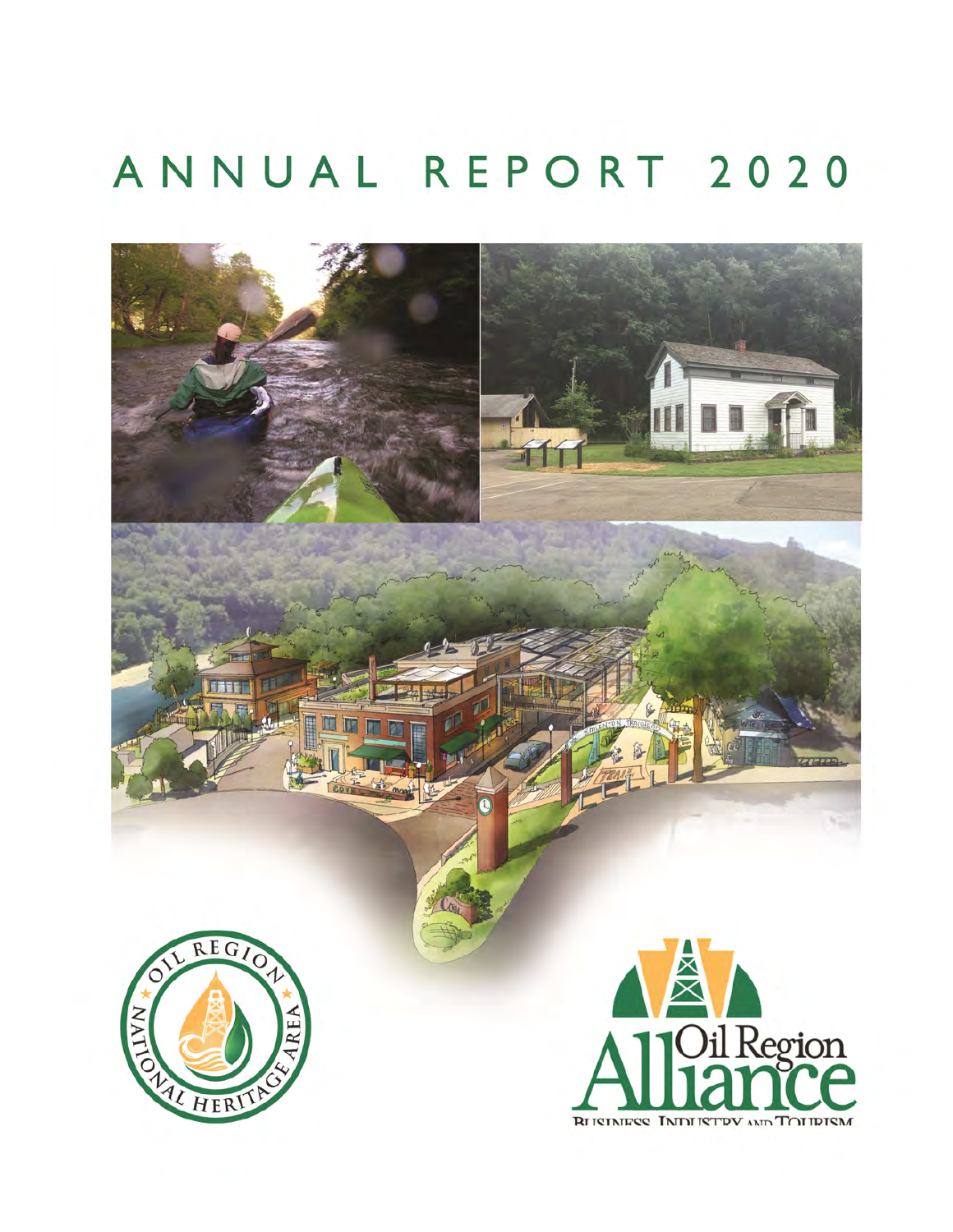## **A Message from our Leadership**

*September, 2021*

*Dear Friends of the Oil Region Alliance,*



*Despite our hopes, vaccines, and public policies, the pandemic continues. We grieve for those who have lost loved ones. Our hearts go out to those who have lost in other ways, be it health, finances, or simply a sense of security; and we sympathize and empathize with those who continue to struggle.*

*But in spite of the heartache and challenges of the pandemic, in this region we have seen relationships strengthen, our rural location better connected to the rest of the world through increased virtual activity, and evidence that necessity is often the mother of invention.*

*During the last two years, while the world was turned upside down, we have continued to move forward with our mission.* 

*The Alliance is currently managing fifty-seven grants (federal, state, local, foundation/trust and corporate) worth \$3.8 million supporting sixty-six programs ranging from brownfield reclamation to trail development. Using our asset-based approach to economic development, we bring these funds to the region and leverage them to accomplish projects that make our communities stronger for our residents and more inviting for guests. Sometimes it is as simple as a couple park benches and trash cans to create an overlook perfect for selfies and enjoying an ice cream cone. Other projects require complicated paperwork, regulations, and testing in order to turn a potentially hazardous property into useable real estate ready to return to the tax rolls.* 

*We market our unique story and the attractions provided to us by nature, such as our rivers and woodlands, but also those amenities crafted by our area's entrepreneurs, manufacturers, artists, professionals, educators, and curators.*

*We continue to promote new ways to interpret our region's history and heritage in order to create pride of place for locals while luring visitors to explore and learn more about what this region offers.*

*These are daily tasks and goals met because of the support of our members, our donors, our partners, and our volunteers, including the more than seventy individuals who make up our Board of Directors, committees, and councils. We thank each of you for your contribution. Through your help we are not only able to work toward the advancement of our mission, but to turn our vision for the region into a reality.*

*Thank you for helping us "to increase the prosperity and population of the Oil Region by enticing all people to live, work, learn, and play in 'the Valley that Changed the World!'"*

*Sincerely,* 

2020 man





Barry E. Cressman, Chair John R. Phillips, II, President/CEO

## **Financial Summary**

*Based on unaudited internal Financial Reports. Year ending Dec. 31, 2020. Audited financials for 2020 will be available after October 31, 2021 at OilRegion.org/the-alliance/public-reports/* 

| <b>Revenue</b>             |             | <b>Expenses</b>            |
|----------------------------|-------------|----------------------------|
| Grants                     | \$883,442   | \$532,793<br>Program       |
| <b>Hotel Occupancy Tax</b> | 154,238     | \$240,753<br>Management    |
| <b>Membership Dues</b>     | 75,717      | Fundraising<br>84.247      |
| Contributions              | 3.258       | Property Manag.<br>215,129 |
| <b>Rentals</b>             | 76,377      |                            |
| Fees                       | 14,143      | Total Expenses \$1,072,922 |
| Other                      | 3.264       |                            |
| <b>Total Revenues</b>      | \$1,210,439 |                            |
|                            |             | 20%                        |
|                            |             | 8%<br>50%<br>22%           |

| <b>Assets</b>                        |             | <b>Liabilities</b>          |             |
|--------------------------------------|-------------|-----------------------------|-------------|
| <b>Cash and Equivalents</b>          | \$41.640    | <b>Accounts Payable</b>     | \$50.585    |
| Accounts, Rents & Grant Rec          | 373.554     | <b>Payroll Liabilities</b>  | 20.271      |
| <b>Building &amp; Improvements</b>   | 393.797     | <b>Unearned Revenue</b>     | 473.185     |
| <b>Office Equipment</b>              | 125.660     | Other Long-term Liabilities | 100,000     |
| <b>Buildings Held for Investment</b> | 1.016.758   | <b>Notes Payable</b>        | 265.984     |
| <b>Development Projects</b>          | 1.054.271   | <b>Total Liabilities</b>    | 910.025     |
| Other                                | 40.310      |                             |             |
| Depreciation & Amortization          | 235.615     | <b>Net Assets</b>           | 2,371,580   |
| <b>Total Assets</b>                  | \$3,281,605 | <b>Total L &amp; NA</b>     | \$3,281,605 |

*On the Cover: Waterways continue to make a splash in the Oil Region as the Alliance formally joined Venango and Crawford counties to manage the Oil Creek Water Trail. Four new interpretive panels changed the landscape at the Coal Oil Johnny House. An architect's rendering paints a picture of what the Fuchs Brownfield site in Emlenton could be. Envision the possibilities in the Oil Region.*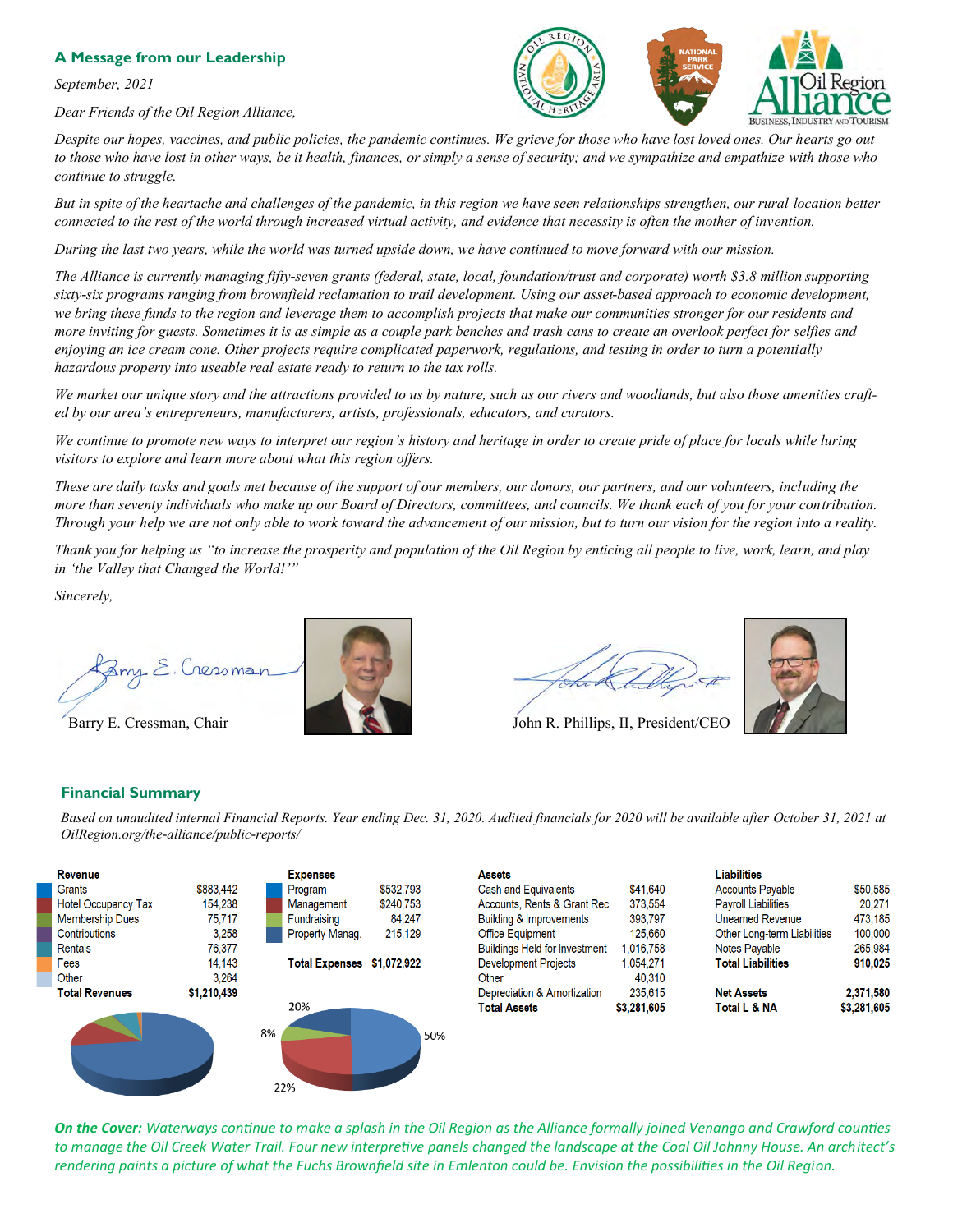#### **Accomplishments of the Oil Region Alliance ~ September 2020 through September 2021 ~**

**William H. Scheide House** rehabilitation of the first-floor kitchen completed, accessibility and building stabilization projects completed; rehabilitation of study and small first floor restroom started; safety and security projects started. Participated in Crawford Gives fundraising opportunity.

**Coal Oil Johnny House** opened while the OC&T train was in station at Rynd Farm on Wednesdays in July and August, 520 visited the house during these times. Installed four new interpretative panels and re-landscaped the parcel.

**Tarbell House** was open for free self-guided tours in July and August in coordination with the OC&T train Wednesday runs as well as the Saturday afternoon of Oil Fest 94 people visited the house during these times. Hosted a few of private events and tours. Hosted private tour that led to an article in *Currents* magazine in spring 2020. Repaired sidewalk and driveway.

**229 Elm** entered into a contract to repair the historic brick façade. Participated in Week of Giving fundraising opportunity for the project. Building remains fully occupied.

**Downs Building** Began first floor HVAC work. Once complete, along with plumbing and electrical in Q1 2022, only general construction will be left before the first floor is rentable. Center Street entrance received temporary rehab and décor to meet city requirements and improve appearance.

**Tourism** Advertising included Global Heroes magazine (inserted into The Wall Street Journal) with additional content online, native ad campaigns through Trib Total Media, summer and fall digital campaigns and a half page in *Happy Traveler* through PA tourism department, and Google Ad Words campaign funded through a grant to PA Great Lakes Region.

Due to the pandemic, a 2021 Guide was not produced, but development of the 2022 Guide began in June. Deliverables expected in January.

Held the first Oil Region Tourism Awards. Public made nominations and voted online. Received votes from more than 1,000 people.

Began the #adoptableoilregion campaign in partnership with Precious Paws Animal Rescue and Venango County Humane Society to feature pets up for adoption while highlighting sites of interest in the region on social media.

Contracted with Steel City Design to fabricate and install the new Oil Region Visitor Center inside the Franklin Area Chamber of Commerce.

**ORNHA / Heritage** Continue to work with elected officials toward reauthorization and funding for long-term sustainability of the ORNHA and the National Heritage Area program overall. Working with Heritage PA to bolster the Heritage Area program and funding.

Completed Preservation Plans for the historic Algrunix Building and former Faith Temple Church in Titusville with Struxures.

Updated and reprinted Titusville Walking Tour Brochure. Updated Emlenton Walking Tour Brochure and contracted with designer to create brochure layout. Updated signage on ORA literature cabinets. Distributing free Victorian Architecture Sketchbooks to school districts and others. Completed the updated ORNHA Strategic Plan with The Walker Collaborative as consultant.

Contracted with Titusville Area School District teacher Sara Jones to create six new lesson plans focused on Ida Tarbell and Coal Oil Johnny. Working with Washington's Trail to create new organization website.

Working with Oil City Main Street Program on the creation of voluntary design guidelines for Oil City's Historic Districts.

**Staffing** Abbigail Watson-Popescu was hired in July as Assistant Project Manager. She will focus on heritage and outdoor recreation projects. Grace St. Claire worked for a third consecutive summer as an intern.

**Economic Development** Began work under FY20 EPA Brownfield Community-Wide Assessment Grant, completing a regional market study and Phase I Environmental Assessments on brownfields in Emlenton and Oil City. Formed a regional coalition to further refine and implement a long-term brownfield redevelopment strategy. Created redevelopment concepts for both properties.

Successfully partnered with the DEP to win the FY21 EPA Small Community Technical Assistance Grant for the state for a comprehensive Brownfield Inventory of the Oil City area, scheduled to start October.

Working on infrastructure expansion for senior assisted living in Barkeyville Borough.

Acquired Kraft Concrete property in Oil City for Brownfield assessment and redevelopment.

Seneca Industrial Park property sale and development slated for completion Fall 2021.

Sold Allegheny Overlook Apartments into private sectors for continued improvements and development.

Partnering with Clear Lake Authority, Allegheny Valley Trails Association, & Friends of the Riverfront Pittsburgh for strategic recreational and economic development initiatives.

Assisted NW Commission with local business' loan applications for Pennsylvania Industrial Development Authority (PIDA) COVID relief funding. Grant writing and support for Broadband Development for Venango County 2021 and for the future.

Published weekly redevelopment-focused column in The Progress News, Oil City Derrick, Clarion News, Venango Extra and Clarion Extra to share project updates, celebrate adaptation and redevelopment efforts, and amplify local action.

**Outdoor Recreation** Continued to assist in development of Erie to Pittsburgh Trail (EPT), providing administrative capacity, and focusing on the development of the East Branch Trail through partnerships secured more than \$600,000 for design and development.

Assisted the Allegheny Valley Trails Association (AVTA) to complete the southernmost segment of the Allegheny River Trail in Venango County by securing nearly \$190,000 for development and construction. Partnering on engineering and fabrication of doors for Rockland Tunnel. Lead partner in developing the EPT northern terminus point, including a medallion marking "Mile 0."

Continue to manage the "Allegheny Wild and Scenic River" PA Water Trail, advocating and partnering for access upgrades and education.

Partnered in developing the programming of the Statewide Greenways and Trails Summit held in Erie.

ATV Trail Feasibility Study Phase One continued with a public survey that received overwhelming response, showing a desire for an ATV venue. Entered into a formal agreement with Venango and Crawford Counties to manage Oil Creek Water Trail, a PA designated water trail.